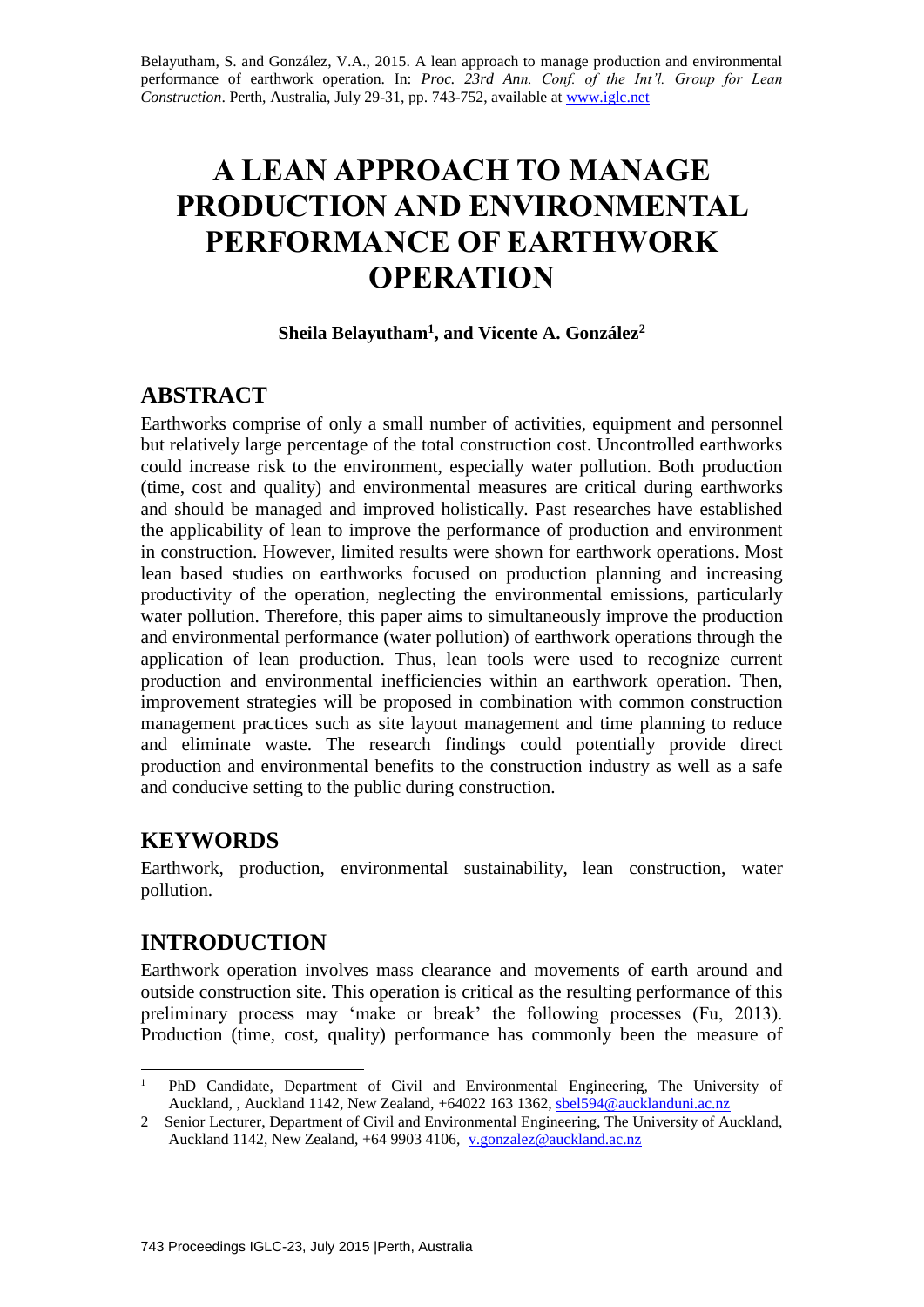success for this operation, over the environment (Lewis and Hajji, 2012). The imbalanced treatments of both criteria tend to push contractors to address one more than the other (Taylor and Field, 2007). However, the relation between production and environment could be closer than perceived. Earthwork operation involves the stripping of land cover that induces damaging processes e.g., excessive runoff, erosion and sediment, that increases the risk of water pollution. Apart from topography and geographical aspects, production factors such as time could also determine the severity of the damaging processes (Brown and Caraco, 1997). The common end-of-pipe system (silt trap, sediment pond) could only mitigate the resulting damages and do not prevent the occurrence in the first place. Allegedly, prevention strategies such as construction phasing are a better option in comparison to the mitigation approach (Brown and Caraco, 1997). The prevention strategies do involve strategizing the production factors, especially time, to minimize processes of excessive runoff, erosion and sediment production. In order to improve the production factors, lean production has progressively being used to enhance productivity in many areas including earthwork operation (Fidler and Betts, 2008). However, the vague link between production and environment has caused lean efforts to undermine the inclusion of the environmental dimension, which includes water pollution. Therefore, this research aims to simultaneously improve the production and environmental performance (water pollution) of earthwork operations through the application of lean production.

#### **LITERATURE REVIEW**

Earthwork has been plagued with productivity issues, consequently igniting interest among researches who are seeking to improve this construction operation (Martinez, 1998; Dawood, et al., 2010). Earthwork's progression is crucial in the development of a project because it determines, to a large extent, the proper flow of work for the following activities (Fu, 2013) that affects the time factor in a project. Furthermore, the requirements for expensive heavy equipment and skilled manpower involve major cost in a project. Earthwork has an influential effect on the overall success of a construction project but the uncertain and highly variable environment makes the success hard to achieve (Kirchbach, Bregenhorn, and Gehbauer, 2012). Various factors could affect the performance of an earthwork operation e.g., types of soil, haul road, site access point, location of borrow pit, construction method and equipment availability (Martinez, 1998). In addition to that, weather, operator's experience, haul distance and gradient, schedule restriction and conflict with other activities/ obstructions could also dampen an operation's performance (Christian and Xie, 1996; Martinez, 1998).

Earthwork only occupies short time period of a whole construction but the potential risk and threat to the environment is great through large scale of clearing and grubbing operations (Taylor and Field, 2007; Ooshaksaraie, et al., 2009). A calculated Universal Soil Loss Equation (USLE) figure for a cleared earthwork site reveals an estimated 16.14 tons of sediment production, in comparison to the preearthwork yield of 3.20 tons (Pain, 2014). If a cleared site is left uncontrolled and mismanaged, severe soil erosion and sediment production could take place, leading to water pollution (Ooshaksaraie, et al., 2009). Mass grading creates two critical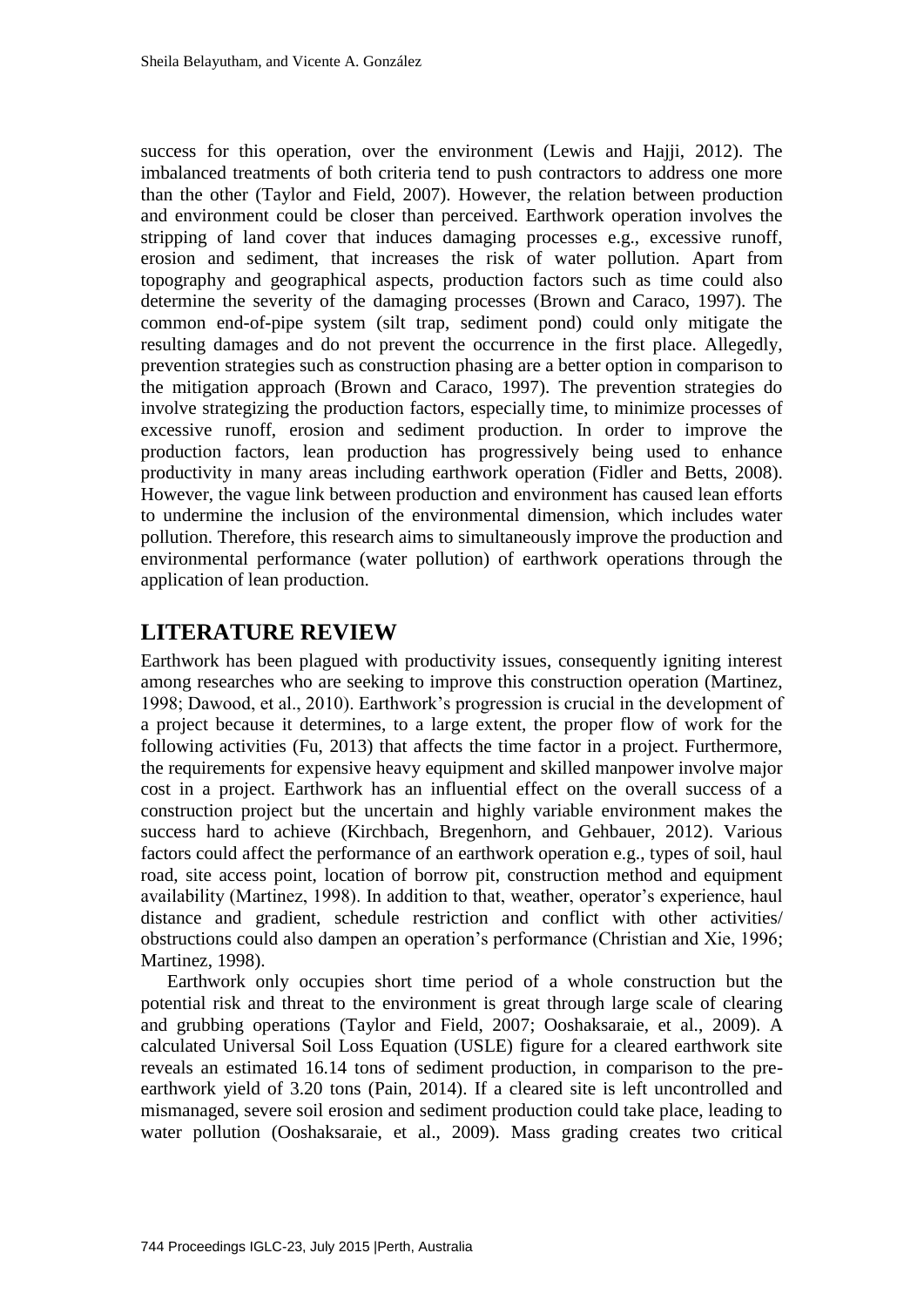variables i.e., time and size of area exposed, that should be well managed to minimize the negative effects of site clearance (Brown and Caraco, 1997; Pain, 2014).

Commonly, the environmental problems arising from earthwork operation has been treated in isolation from production (Lewis and Hajji, 2012). The independent treatment creates segregated efforts that may trigger the notion of one more important than the other. Hence, to mitigate this situation, mutual benefits by integrating production and environment should be demonstrated. Works have been done to integrate both the elements of production and environment in earthwork. Lewis and Hajji (2012) and Golzarpoor, et al. (2013) have provided a synergistic approach that combines production and environmental factors to determine the cost, fuel, energy and emission from earthwork operations. Gonzalez and Echaveguren (2012) and Capony, et al. (2012) also conducted similar research using discrete event simulation and GPS technology respectively. However, most of the studies concentrated on the issue of air and carbon emission with least regards for water pollution. Therefore, this research attempts to fill the knowledge gap by managing environmental issue of earthwork, from the standpoint of water pollution that also benefits the production.

#### **LEAN EARTHWORK**

In the area of earthwork, most lean approaches have been utilized to improve work production, whereby the approaches could be categorized under pure lean and technologically infused lean approach. For pure lean approach, Fidler and Betts (2008) and Kaiser and Zikas (2009) have used lean tools and principles to stabilize and improve the efficiency of the earthwork movements, increase equipment utilization, reduce cost and optimize labor resources. For improvements done with the help of the technological system, Dawood, et al. (2010) produced an interactive visual lean system for earthwork operations planning to achieve transparency, reduce complexity, waste and project time. Similarly, Kemppainen, et al. (2004) used two optimization algorithms to find the most cost-efficient schedule and mass haul alternatives that ultimately increased the functions of Last Planner system in Finland's construction industry. Kirchbach, et al. (2014) presented 'digital kanban', a system supported by machine sensory and IT that embraces the lean principles for an optimized earthwork productivity. Most studies applied lean to improve earthworks' production with little effort found to enhance the environmental variable.

## **LEAN AND ENVIRONMENT**

Lean philosophy and environmental sustainability are two different concepts, conceived to address different goals. Pioneered in the manufacturing sector, lean approach has been widely credited for its potential to improve the production aspect of the industry. On the other hand, environmental sustainability is focused on reducing environmental impacts such as energy usage and greenhouse gas emission amongst others (Miller, et al., 2010). Despite the differences, Carneiro, et al. (2012) and Belayutham and Gonzalez (2013) suggested for both philosophies to be used complementarily. This is supported by benefits shown from growing amount of works on the integration of lean and environment in various sectors. Bergmiller and McWright (2009) found that manufacturing plants that implement lean in their production system tend to be greener than other common manufacturing plants. For a home manufacturing plant, the utilization of lean tools have increased process efficiency and reduced material wastage (Nahmens, 2009). Lean philosophy has also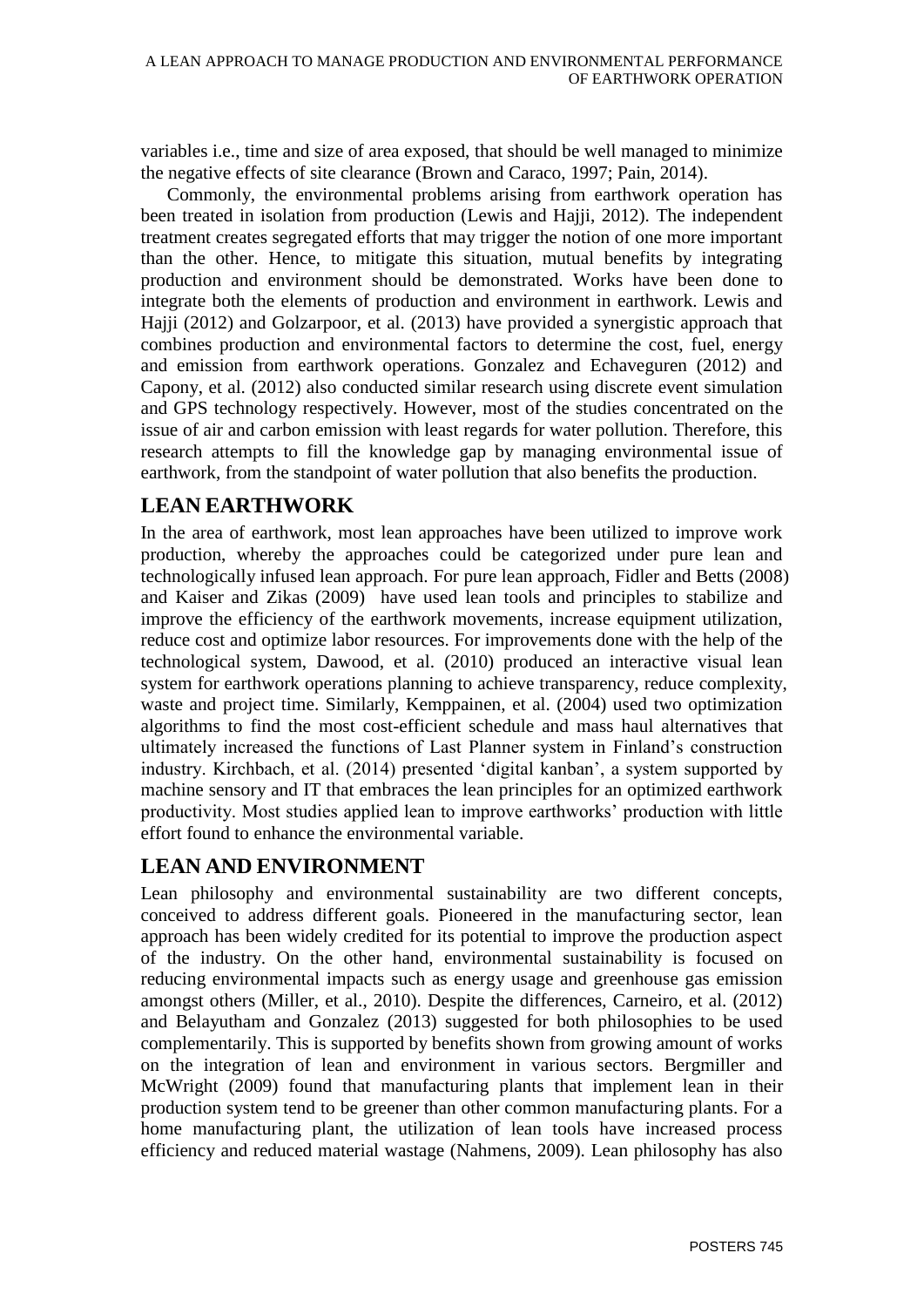simultaneously improved the production and carbon efficiency in a precast concrete production (Wu and Low, 2012). In construction, Huovila and Koskela (1998) proposed to combine lean construction with sustainability objectives to eliminate material waste, minimize resource depletion and pollution.

# **RESEARCH METHODOLOGY**

This paper displays a combination of theory and practical aspects of lean approach to enhance the production and environmental performance of an earthwork operation. Descriptions on the research methods employed to define the different aspects of Lean Earthwork Framework is shown in Table 1.

| <b>Lean Earthwork Framework</b><br><b>Aspects</b> | <b>Research Method</b>                                                     | Details of Research Method                                                                                                                |
|---------------------------------------------------|----------------------------------------------------------------------------|-------------------------------------------------------------------------------------------------------------------------------------------|
| Step 1: Value                                     | Literature Review                                                          |                                                                                                                                           |
| Step 2: Value Stream                              | Literature Review<br>Document analysis<br>Observation<br><b>Interviews</b> | Literature review: Journal, conference, books,<br>electronic articles, thesis.<br>Observation: One earthwork site, one month<br>duration. |
| Step 3: Flow                                      | Interview<br>Observation<br>Document analysis                              | Interviews: Four earthwork contractors with an<br>average of 15 years working experience.                                                 |
| Step 4: Pull                                      | Interview<br>Observation                                                   | Document analysis: Daily site diary.                                                                                                      |
| Step 5: Continuous Improvement                    | Interview                                                                  |                                                                                                                                           |

*Table 1: Research Methods*

## **LEAN EARTHWORK FRAMEWORK**

This framework will encompass the application of the five principles (value, value stream, flow, pull and continuous improvement) of lean thinking by Womack, et al. (1990) to enhance the earthwork operation. Using earthwork as an example, this framework could potentially be adapted to improve other operations, in line with the vast applicability of lean across different industries and sectors (Huovila and Koskela, 1998; Bergmiller and McWright, 2009; Nahmens, 2009; Wu and Low, 2012).

## **STEP 1: VALUE**

#### **Lean tools: SIPOC and 5 Whys**

In an earthwork operation, the production and environmental variables have been dealt in isolation without considering the overall view on how it could relate, complement and impact each other. Therefore, to improve both variables simultaneously, point of similarities should first be established by deciding the value of the operation. For earthwork, the value from production and environmental perspective (water pollution) can be distinguished by identifying customers' voice using the SIPOC (Supplier-Input-Process-Output-Customer) tool, as shown in Figure 1. In general, customer is the recipient of the output from a process. Two outputs are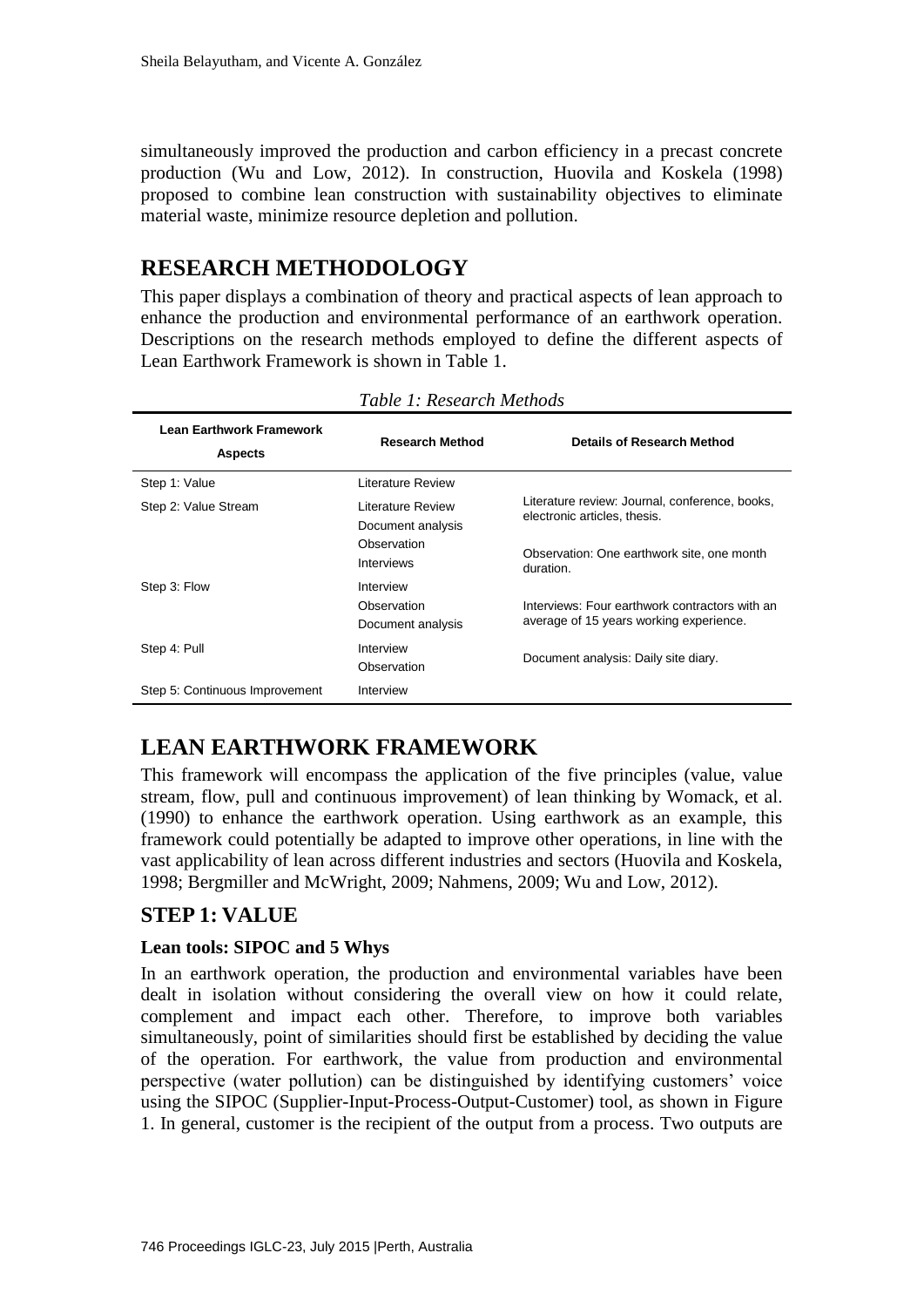involved e.g., production and environmental output, that needs to satisfy a set of different customers and requirements.

| <b>Supplier</b>         | Input                                                                       | <b>Process</b>                    |                       | Output                                                                                                | <b>Customer</b>                                  | Requirements                                                                 |
|-------------------------|-----------------------------------------------------------------------------|-----------------------------------|-----------------------|-------------------------------------------------------------------------------------------------------|--------------------------------------------------|------------------------------------------------------------------------------|
| Earthwork<br>Contractor | Equipment<br><b>Skilled workers</b><br>٠                                    | <b>Earthwork Operation</b><br>Cut | <b>NOL1</b><br>PRODUC | Graded earth<br><b>RL</b> Platform<br>۰                                                               | Client<br>Next contractor                        | <b>Timely delivery</b><br>٠<br>Within budget<br><b>Accepted quality</b><br>٠ |
| Design engineer         | Earthwork plan<br>Erosion &<br>$\bullet$<br><b>Sediment Control</b><br>plan | Haul<br>Fill                      | VIRONMENT<br>홂        | Land surface<br>transformation<br><b>Excessive runoff</b><br>۰<br><b>Erosion and</b><br>۰<br>sediment | Receiving<br>environment and<br>its surroundings | Clean water<br>٠<br><b>Reduced emission</b><br>$\bullet$<br>to water body    |

*Figure 1: SIPOC for Earthwork Operation*

From Figure 1, there are no clear similarities shown between the customers' requirements (value) for production and environment (water pollution). Hence, a further derivation is required to find the point of similarity. To do so, a lean technique called 5 whys was used to derive potential factors that could affect the achievement of the value. 5 whys is a lean technique used to identify the root cause of a problem. The question why a problem exists is being asked and the answer is written below the aforementioned problem and the procedure will be repeated five times. The derivation could potentially provide a point of similarity, consequently providing one common value to be considered for both the production and environment (water pollution).

The derivation of the 5 whys for both variables have been conducted with the support of literature, shown in Figure 2. The factors derived for water pollution were taken from literatures (Shaver, et al., 2007; Kaufman, 2000; Brown and Caraco, 1997). Similar method was applied to identify the factors for earthwork production inefficiencies (Christian and Xie, 1996; Martinez, 1998). From Figure 2, time is identified as the point of similarity since both aspects of production and environment are affected by time. Time shortening of the earthwork operation could eliminate time overruns as well as reducing the number of rainfall incidents, consequently minimizing the risk of water pollution. Throughput time is recognized as the most utilized measurement factor to understand movement in processes (Koskela, 1992).



*Figure 2: Point of similarity between earthwork production and environment*

This step has provided a theoretical integration of value (time) to simultaneously improve the production and environment (water pollution) variables in an earthwork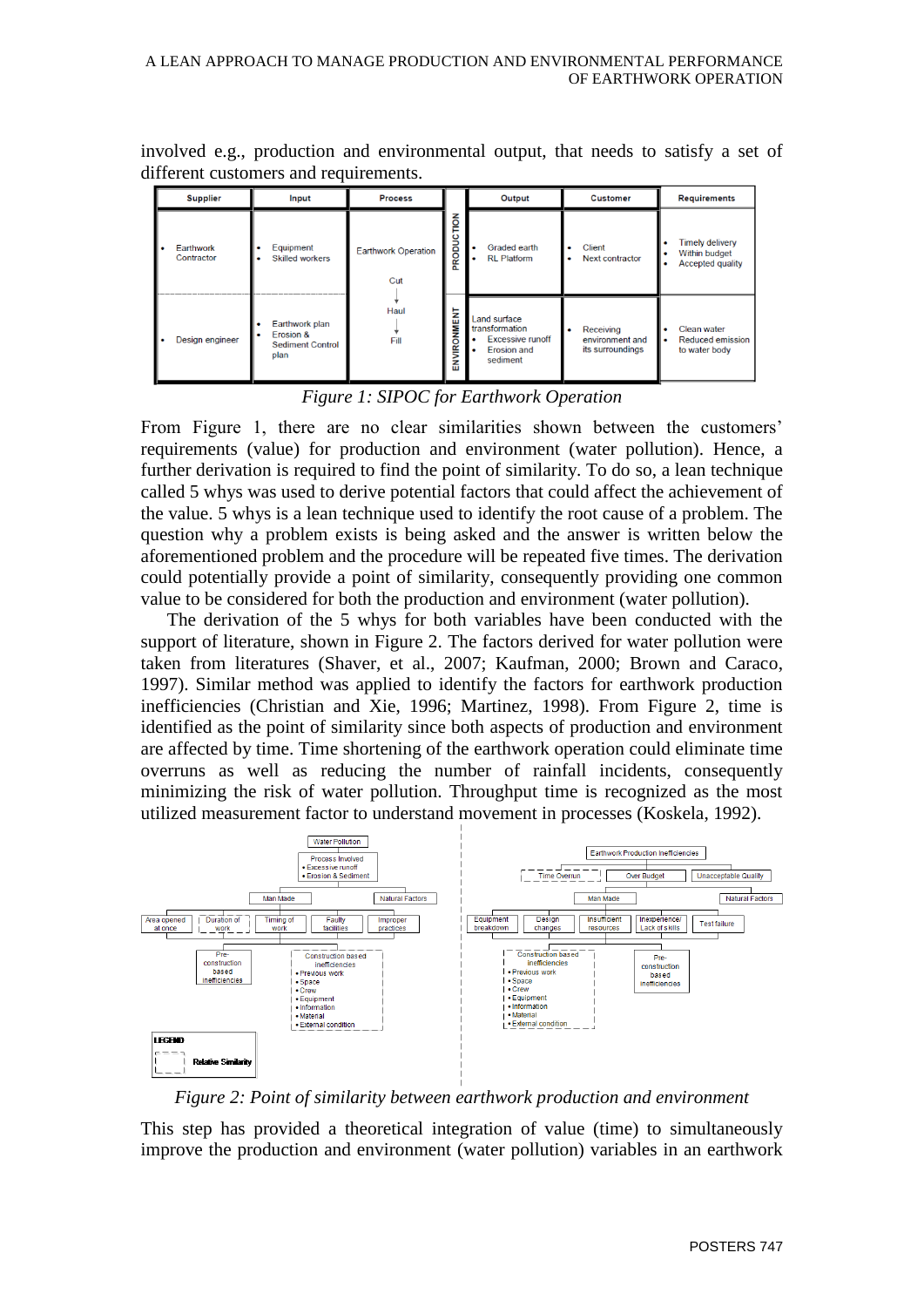operation. For the purpose of this paper, it is presumed that the following lean steps to improve the time factor will benefit both the production and environment (water pollution).

#### **STEP 2: VALUE STREAM**

#### **Lean tool: Gemba, Value Stream Map (VSM)**

VSM was used to portray the current processes involved in the earthwork operation and comprised of three main processes which are cut, haul and fill. The main processes involved in an earthwork operation were earlier defined by Martinez (1998). In order to further derive the performance metrics of the operation, productivity scale for the operation should first be understood. Earthwork productivity could be measured with volume of earth per unit of time  $(m^3/t)$ . Therefore, the flowing unit in this operation is  $m<sup>3</sup>$  of earth. In order to portray the details of earthwork in a VSM, data for the required indicators are shown in Table 2 (NZQA, 2015):

*Table 2: Measured Indicators*

| <b>Indicators</b> | <b>Measurement</b> | <b>Indicators</b>  | <b>Measurement</b> | <b>Indicators</b> | <b>Measurement</b> |  |  |
|-------------------|--------------------|--------------------|--------------------|-------------------|--------------------|--|--|
| Start day         | Month/ day         | Finish time        | Hour/ mins.        | No. of workers    | No.                |  |  |
| Finish day        | Month/ day         | Non-working days   | Dav                | No. of trips      | No.                |  |  |
| Start time        | Hour/ mins.        | Distance travelled | m                  | No. of equipment  | No.                |  |  |
|                   |                    |                    |                    |                   |                    |  |  |

From the indicators, production factors e.g., lead and cycle time, haul and return time, average haul distance, idle time, productive time, break time and output per day can be calculated. Current VSM based on the aforementioned processes and indicators is shown in Figure 3. The map details the progression of processes involved in one cycle of operation. After discussion with the site engineer, it is agreed that a single cycle of work would best be represented by 10 unloads to portray the earth movement with its related equipment. Therefore,  $1$  cycle  $= 10$  unloads of earth.



*Figure 3: Current Map for Earthwork Operation* 

In this VSM, the use of lead and cycle time is aligned with the definition by Hopp and Spearman (2008) whereby, lead time is the maximum allowable cycle time for a job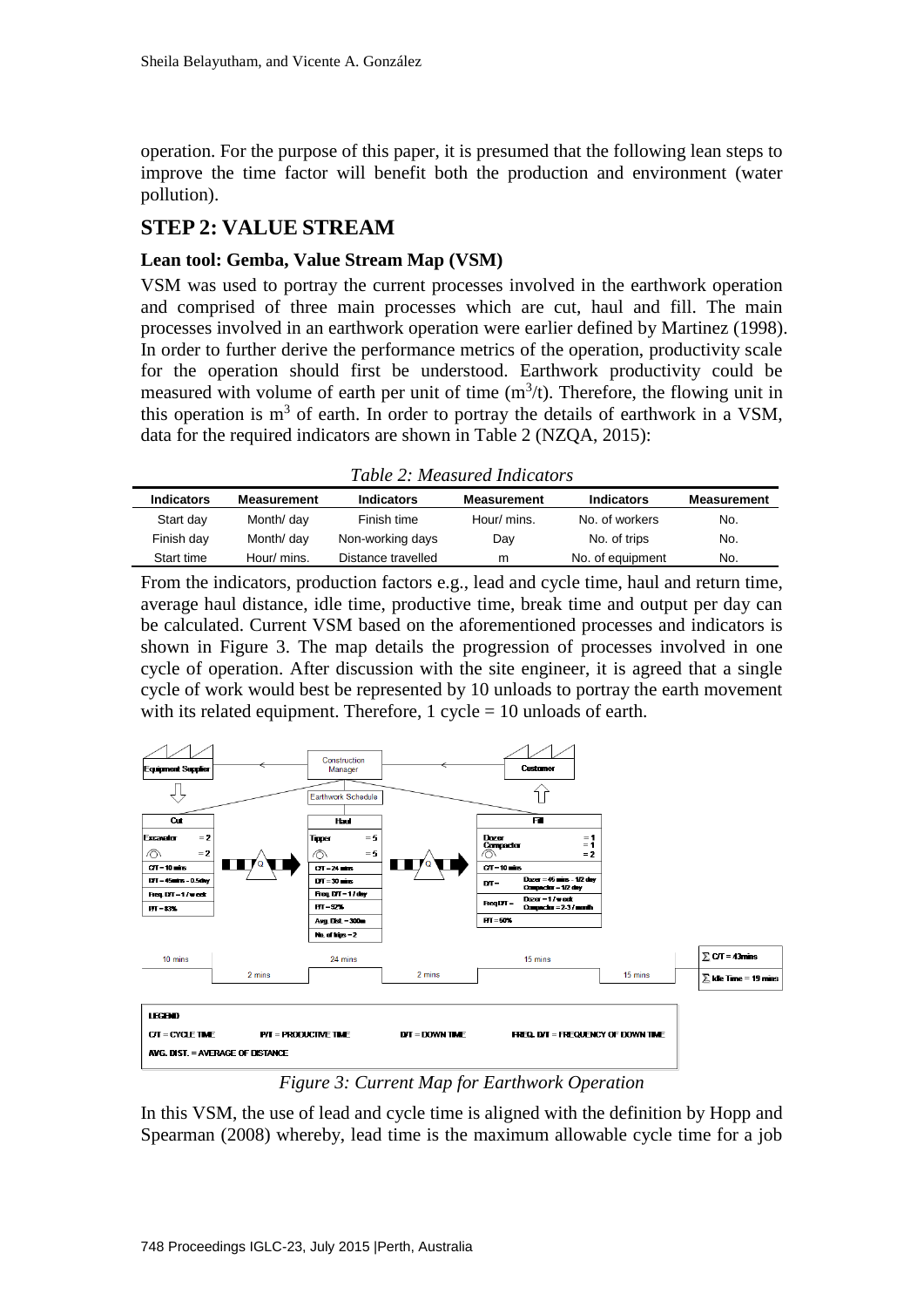whilst cycle time is the average time for a job to go through a line. The reduction in lead time will shorten the period of operation, consequently reducing the risk for water pollution inducing processes i.e., excessive runoff, erosion and sedimentation due to rainfall.

## **STEP 3: FLOW**

#### **Lean tools: Root cause analysis**

Figure 3 illustrates the process flow that shows VA (cycle) and NVA (idle) times when earth was not being worked on. The percentage of NVA (idle) time is 30.6% of the total lead time of 62 minutes. A large portion of the idle time (15 minutes) was found at the fill area where the dumped soil was not being worked on till it reaches 10 unload. Even though the idle time did not cause congestion to other work sections, the two idling machineries (dozer and compactor) represent waste in resources. A smaller portion of the total idle time can be seen at the cut area with 2 minutes idle time as the excavator waits for the tipper. In serving 5 tippers for a return haul trip of 12 minutes/ tipper, the excavator will have 2 minutes of idle time. Even though the figure seems small, cumulatively it could reach up to 40 minutes per day with a total loss of  $280 \text{ m}^3$ soil.

Besides the obvious idle time waste, cycle time may also disguise some major flaw within the site practices, causing cycle time to be longer than necessary. An ideal cycle time is usually provided by the manufacturer but could vary due to different factors mentioned by Martinez (1998). Interviews were conducted among site personnel. From the interview, major contributing factors are given below, positioned from highest to lowest frequencies:

 *Frequent Occasionally* 

## *Machine breakdown; Weather (rain); Underground services*

In addition, respondents were also asked about practice related factors that could affect the earthwork cycle time and productivity. The factors are given as follows:

- Skill and experience of the equipment operator is really important where the difference between experienced and less experienced ones could result in shortages of approximately 20  $\text{m}^3/\text{day}$  or 3 trips of tipper.
- At the cut section, the position and turning point/ swivel degree of the excavator creates differences in time and efficiency. Smaller swivel point is much efficient than large swivel points.
- At the fill section, cycle time increases when tipper unload soil far from the dozer. Common improper practices can also be found with compactors where vibrators were not activated in attempt to reduce cost. Non-vibrated compactor could cause a longer cycle time besides further damages such as failed compaction test that leads to unnecessary halt of the operation.

Hence, various reasons could be traced back in attempt to identify the root cause including some of the factors proposed by Koskela (1992), e.g., crew, equipment, information, external condition and previous work.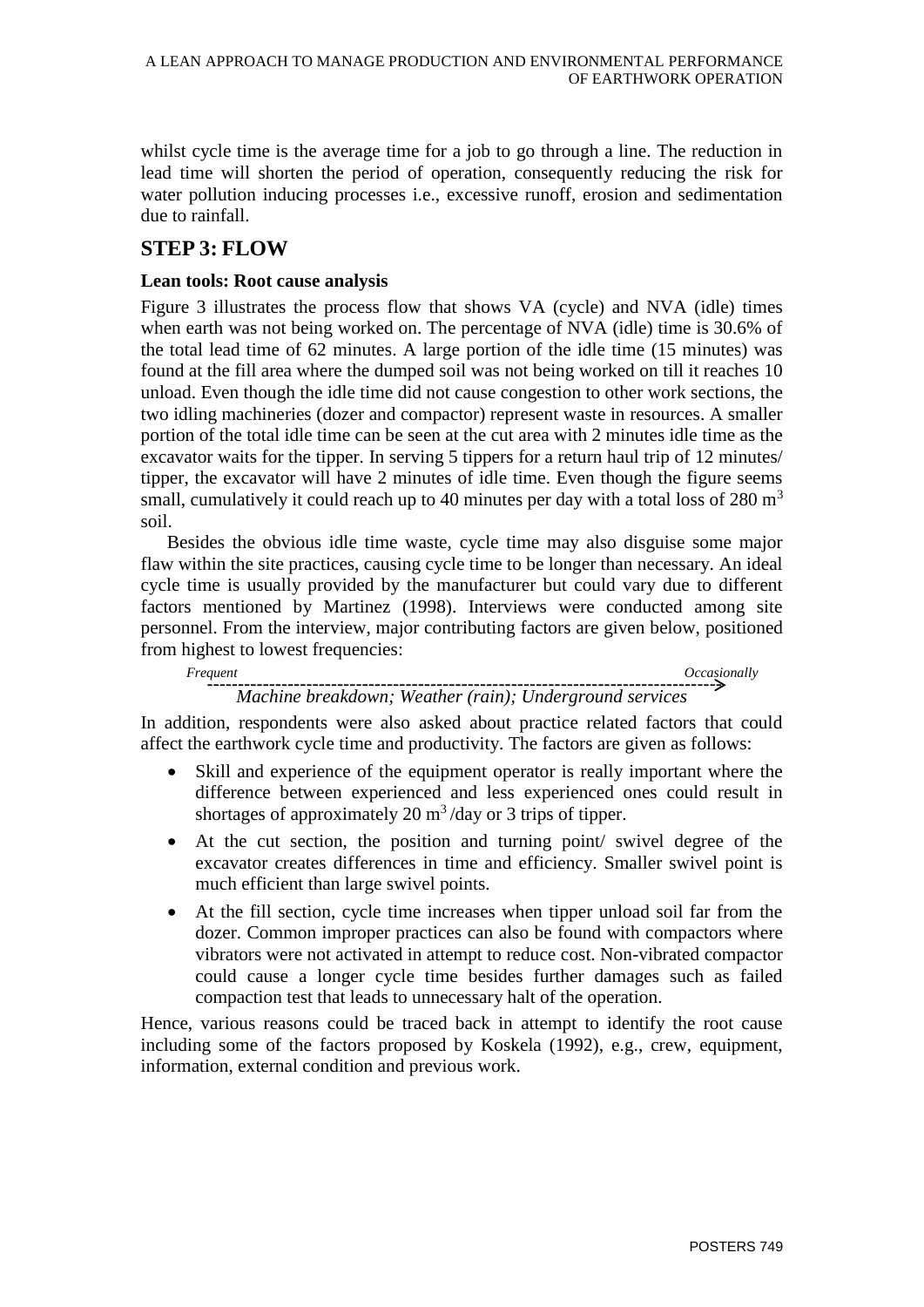#### **STEP 4: PULL**

#### **Lean tool: Just in Time (JIT)**

The current processes (Fig. 3) are linked to each other using the traditional push system. Earth will be loaded by excavator into the tipper, which then will pass it on to the fill section. The push system created an overloading on tippers as there were insufficient tippers to satisfy the excavator's supply, consequently creating waiting period for the excavator. Mismatch happens when push is being applied without matching the availability of tipper, resulting in 2 minutes idle time per cycle for the excavator. The JIT technique allows contractors to critically plan their equipment usage, productivity and distance travelled in order to smooth the work flow.

#### **STEP 5: CONTINUOUS IMPROVEMENT**

#### **Lean tool: Future map VSM, Kaizen**

For this paper, the future map will not be drawn but suggestions for improvement are provided to increase the productivity of the operation, consequently resulting in shorter time and reduced risk of water pollution. In order to improve the current processes, the ill practices identified during the observation and interview should be eliminated (Refer Step 3: Flow).

For future improvements, earthwork planning should be done in conjunction with construction planning elements e.g., site layout, schedule and method. Proper site layout planning could enable the shortest haulage distance between process locations. Integration with construction schedule allows work sequences that do not necessitate the clearance of site at one go. This technique of construction phasing also promotes the preventive measures of water pollution as land will only be cleared when it is ready to be worked on. This could potentially be one of the strategies to manage the idle time found at the fill section. Schedule could be strategized for the fill section to be worked only once a day. Meanwhile, the dozer could be used to clear areas bit by bit, without the common whole site clearance. This strategy could eliminate the prior site clearance time (3 months for the site studied) as well as eliminating the idle time. This strategy provides mutual benefits for production and the environment (water pollution) since land will not be left open for long due to shorter operation period.

## **CONCLUSION**

In an earthwork operation, the production variables (time, cost, quality) has often been the emphasis without realizing the potential harm the environmental aspect could have on production, if the latter is not being managed well. This research has illustrated the application of lean to simultaneously improve the production and environmental (water pollution) variables in an earthwork operation. A theoretical framework was drawn at Step 1 (value) to show essential link between both variables that could encourage contractors in working towards similar goal. The practical demonstration of certain lean tools at Step 2 (value stream) and Step 3 (flow) enables construction team to identify deficiencies in current workflow that affects the production rate and risk towards water pollution. The solutions proposed at Step 4 (pull) and Step 5 (continuous improvement) when being integrated with construction planning elements at initial work stages could produce a production and environmental friendly construction plan. Academically, the framework has filled the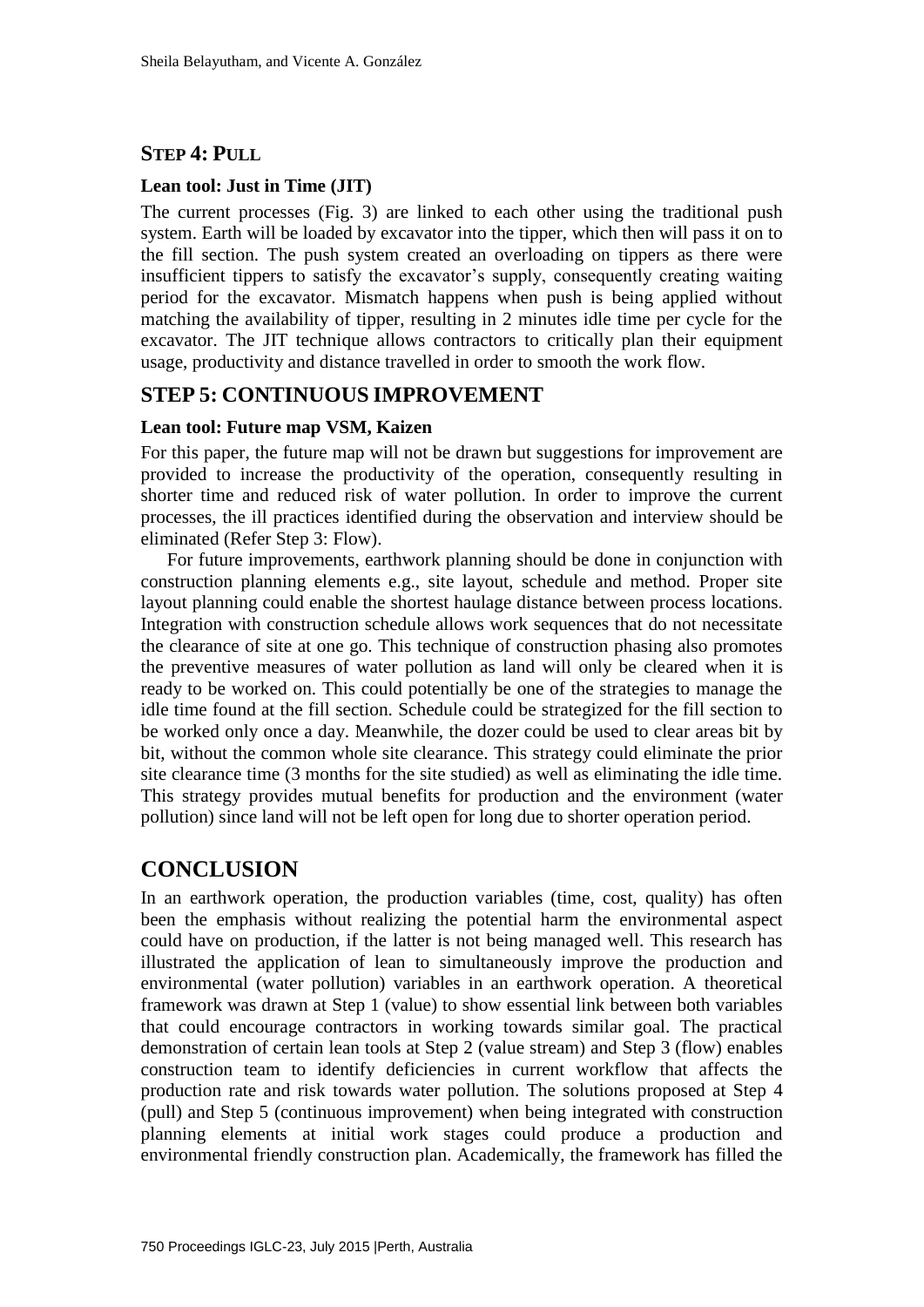knowledge gap to integrate lean with the environment (water pollution), which was previously absent. A longer duration of study could provide a more comprehensive picture on the productivity of the operation. Future research will well benefit the construction industry when parts of this research are integrated with IT systems such as Building Information Modelling (BIM). BIM features such as what-if scenarios allow the generation of an optimal construction plan in terms of space, resource and time availability that benefits both production and environment (water pollution).

#### **REFERENCES**

- Belayutham, S. and Gonzalez, V. A., 2013. Integrating lean into storm water runoff management: a theoretical exploration. In: *Proc*. *21st Ann. Conf. of the Int'l. Group for Lean Construction*. Fortaleza, Brazil, Aug 31-2.
- Bergmiller, G. G. and McWright, P. R., 2009. Lean manufacturers' transcendence to green manufacturing. In: *Proc*. *of Industrial Engineering Research Conference.* Miami, USA, May 31- Jun 3.
- Brown, W.E. and Caraco, D.S., 1997. Muddy water in, muddy water out? A critique of erosion and sediment control plans. *Watershed Protection Techniques,* 2(3), pp. 393-403.
- Capony, A., Lorino, T., Muresan, B., Baudru, Y., Dauvergne, M., Dunand, M., Colin, D. and Jullien, A., 2012. Assessing the productivity and the environmental impacts of earthwork machines: a case study for gps-instrumented excavator. *Procedia-Social and Behavioral Sciences,* 48**,** pp. 256-265.
- Carneiro, S. B. M., Campos, I. B., Oliveira, D. M. D. and Neto., J. P. B., 2012. Lean and green: a relationship matrix. In: *Proc*. *20th Ann. Conf. of the Int'l. Group for Lean Construction*. San Diego CA, USA, Jul 18-20.
- Christian, J. and Xie, T. X., 1996. Improving earthmoving estimating by more realistic knowledge. *Canadian Journal of Civil Engineering,* 23**,** pp. 250-259.
- Dawood, N., Chavada, R., Benghi, C. and Sanches, R., 2010. Interactive visual lean system for resources planning of earthwork operations. In: *Proc*. *18th Ann. Conf. of the Int'l. Group for Lean Construction*. Haifa, Israel, Jul 14-16.
- Fidler, K. and Betts, S., 2008. Lean earthworks. In: *LCI Institute UK Summit.* England.
- Fu, J. 2013. *Logistics of earthmoving operations-Simulation and optimization.* Licentiate Thesis. KTH Royal Institute of Technology.
- Golzarpoor, H., González, V. and Poshdar, M., 2013. Improving construction environmental metrics through integration of discrete event simulation and life cycle analysis. In: *Proc*. *of 30th Int'l. Symp. on Automation and Robotics in Construction(ISARC).* Montréal, Canada, Aug 11-15.
- González, V. and Echaveguren, T., 2012. Exploring the environmental modeling of road construction operations using discrete-event simulation. *Automation in Construction,* 24**,** pp. 100-110.
- Hopp, W. J. and Spearman, M. L., 2011. *Factory Physics*. 3<sup>rd</sup> ed. Long Grove, UL: Waveland Press
- Huovila, P. and Koskela, L., 1998. Contribution of the principles of lean construction to meet the challenges of sustainable development. In: *Proc*. *6th Ann. Conf. of the Int'l. Group for Lean Construction*. Guarujá, Brazil, Aug 13-15.
- Kaiser, J. and Zikas, T., 2009. *Lean management in road and underground construction*. BauPortal [Online]. Available at: <http://www.building-